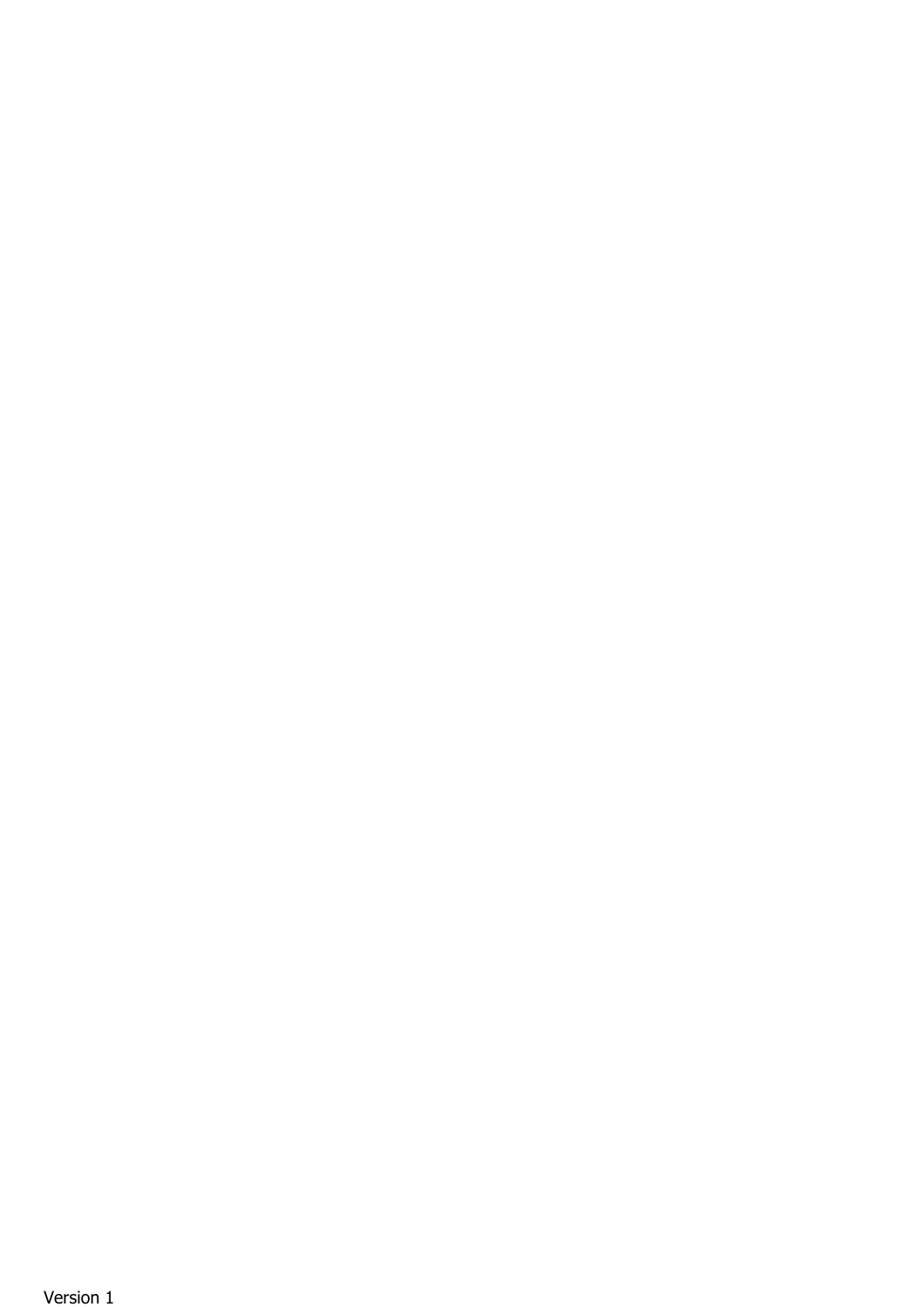

### **Woodcroft-Morphett Vale Neighbourhood Centre Inc Venue Hire Application Form**

ABN 15 903 543 682

| Title:<br>Name:                                                                                                                                                                                                                                                                                                      |                                                                                                                                                                                             | Organisation:                   |                                                                                                               |
|----------------------------------------------------------------------------------------------------------------------------------------------------------------------------------------------------------------------------------------------------------------------------------------------------------------------|---------------------------------------------------------------------------------------------------------------------------------------------------------------------------------------------|---------------------------------|---------------------------------------------------------------------------------------------------------------|
| <b>Phone number:</b>                                                                                                                                                                                                                                                                                                 | <b>Mobile:</b>                                                                                                                                                                              |                                 | License no.                                                                                                   |
| <b>Address</b>                                                                                                                                                                                                                                                                                                       |                                                                                                                                                                                             |                                 |                                                                                                               |
| Street:                                                                                                                                                                                                                                                                                                              |                                                                                                                                                                                             | Suburb:                         | P/Code:                                                                                                       |
| <b>Email Address:</b>                                                                                                                                                                                                                                                                                                |                                                                                                                                                                                             |                                 |                                                                                                               |
| <b>Type of Event</b>                                                                                                                                                                                                                                                                                                 |                                                                                                                                                                                             |                                 |                                                                                                               |
| Name of                                                                                                                                                                                                                                                                                                              |                                                                                                                                                                                             |                                 |                                                                                                               |
| <b>Event/Activity:</b>                                                                                                                                                                                                                                                                                               |                                                                                                                                                                                             |                                 | Number of                                                                                                     |
| <b>Description:</b>                                                                                                                                                                                                                                                                                                  |                                                                                                                                                                                             |                                 | attendees:                                                                                                    |
|                                                                                                                                                                                                                                                                                                                      |                                                                                                                                                                                             |                                 |                                                                                                               |
| When                                                                                                                                                                                                                                                                                                                 |                                                                                                                                                                                             |                                 |                                                                                                               |
| <b>Start &amp; Finish date:</b>                                                                                                                                                                                                                                                                                      |                                                                                                                                                                                             | <b>Start &amp; Finish Time:</b> |                                                                                                               |
| <b>Reoccurring:</b> Every: (i.e Mon or 2 <sup>nd</sup> Tues)                                                                                                                                                                                                                                                         |                                                                                                                                                                                             | Each                            |                                                                                                               |
| or use the Bulk Booking form next page                                                                                                                                                                                                                                                                               |                                                                                                                                                                                             | (week/fortnight/month)          |                                                                                                               |
| <b>Facilities required</b>                                                                                                                                                                                                                                                                                           |                                                                                                                                                                                             |                                 |                                                                                                               |
| Projector & Sound (AV)<br>Hirer to provide own laptop, VGA &<br>audio cable<br><b>Preferred Room/s</b>                                                                                                                                                                                                               | Kitchen                                                                                                                                                                                     | Wi-Fi                           |                                                                                                               |
|                                                                                                                                                                                                                                                                                                                      |                                                                                                                                                                                             |                                 |                                                                                                               |
| <b>Public View Booking</b><br>Booking Calendar viewed online by public - Details of Hire can be listed as Private Hire or with Organisation Name (Please tick choice)                                                                                                                                                | <b>Private Hire</b>                                                                                                                                                                         | <b>Organisation Name</b>        |                                                                                                               |
| Hirer's are required to clean the room, including tables, crockery, cutlery, trolley, sink, sweep and mop floors, and stack chairs<br>(detailed in the terms & conditions). Should any cleaning be required after you leave, charges will be invoiced or deducted from<br>your bond (refer to section 8 of T & C's). |                                                                                                                                                                                             |                                 |                                                                                                               |
| the patient.                                                                                                                                                                                                                                                                                                         | I acknowledge that I have read and agree to the Hire Terms, Fees and Conditions.<br>I acknowledge that in the event of a medical incident Centre Staff and volunteers will follow First Aid |                                 | principals, which may include the calling of SA Ambulance. Any associated costs will be the responsibility of |
|                                                                                                                                                                                                                                                                                                                      |                                                                                                                                                                                             |                                 |                                                                                                               |
| <b>Total Agreement cost:</b><br><b>Hire Charge:</b><br><u> 1980 - Andrea Station Barbara, amerikan per</u>                                                                                                                                                                                                           |                                                                                                                                                                                             | <b>Bond Charge:</b>             | <u> 1989 - Andrea Stadt Britain, fransk politik (</u>                                                         |
| Signed:                                                                                                                                                                                                                                                                                                              | <u> 1980 - Andrea Andrew Maria (h. 1980).</u>                                                                                                                                               | Date:                           |                                                                                                               |
| Bond return details: Account name: Name and the state of the state of the state of the state of the state of the state of the state of the state of the state of the state of the state of the state of the state of the state                                                                                       |                                                                                                                                                                                             |                                 |                                                                                                               |

that they have fulfilled their requirements of the Children and Young People (Safety) Act 2017 prior to the provision of the service. The Licence Holder/Hirer must provide a current Working with Children clearance if requested to do so. *Please refer t[o www.screening.sa.gov.au](http://www.screening.sa.gov.au/) for further information.*

**Signed: Date:**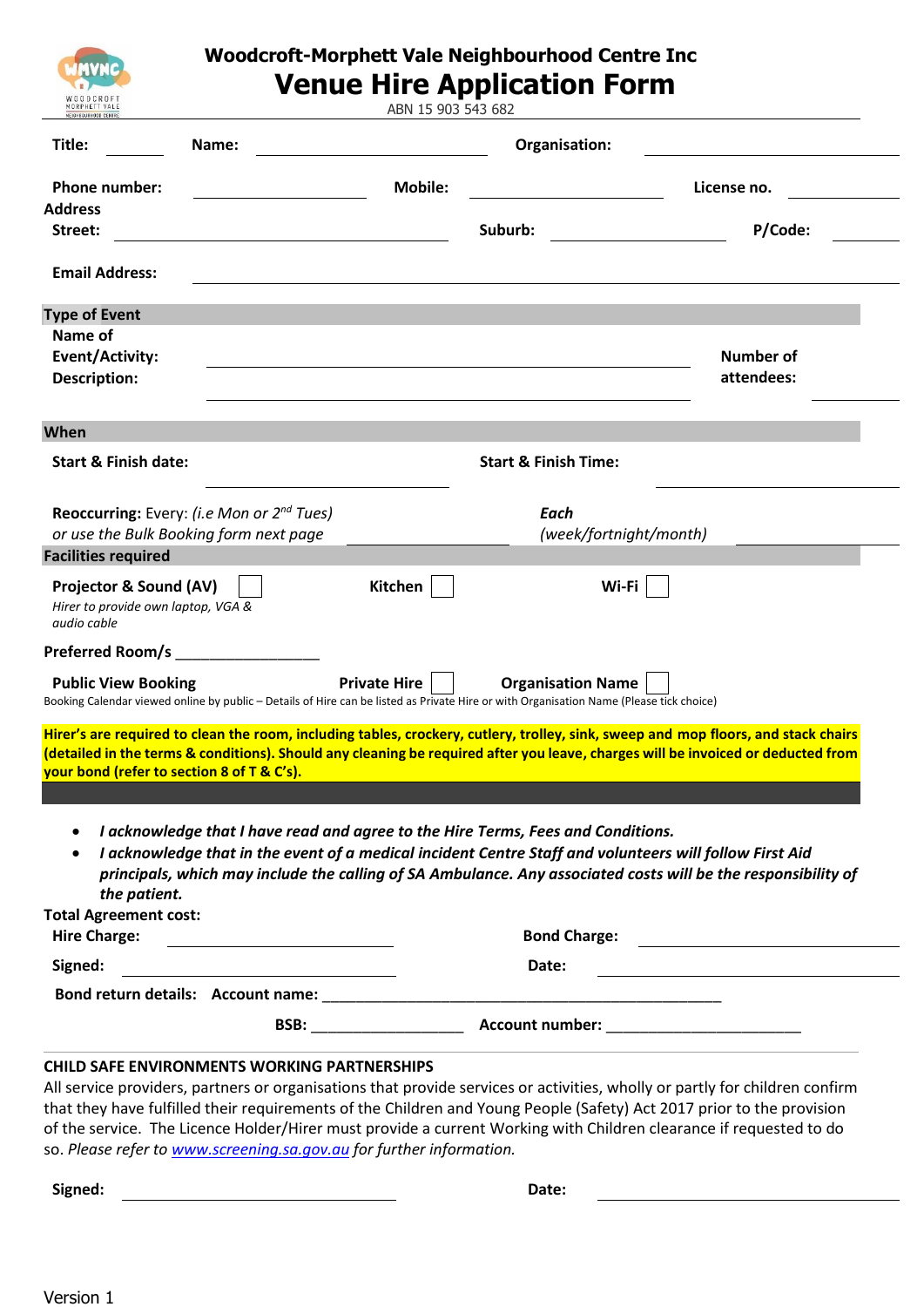

## **Woodcroft-Morphett Vale Neighbourhood Centre Inc Venue Hire Bulk Booking Form attachment**

\* To be completed in conjunction with the Venue Hire Application Form \*

| <b>Organisation Name:</b> |  |  |
|---------------------------|--|--|
| <b>Contact Name:</b>      |  |  |
| <b>Contact Number:</b>    |  |  |

**Email:** \_\_\_\_\_\_\_\_\_\_\_\_\_\_\_\_\_\_\_\_\_\_\_\_\_\_\_\_\_\_\_\_\_\_\_\_\_\_\_\_\_\_\_\_\_\_

| Date | Room | <b>Start</b> | Finish | Other requirements/notes |
|------|------|--------------|--------|--------------------------|
|      |      |              |        |                          |
|      |      |              |        |                          |
|      |      |              |        |                          |
|      |      |              |        |                          |
|      |      |              |        |                          |
|      |      |              |        |                          |
|      |      |              |        |                          |
|      |      |              |        |                          |
|      |      |              |        |                          |
|      |      |              |        |                          |
|      |      |              |        |                          |
|      |      |              |        |                          |
|      |      |              |        |                          |
|      |      |              |        |                          |
|      |      |              |        |                          |
|      |      |              |        |                          |
|      |      |              |        |                          |
|      |      |              |        |                          |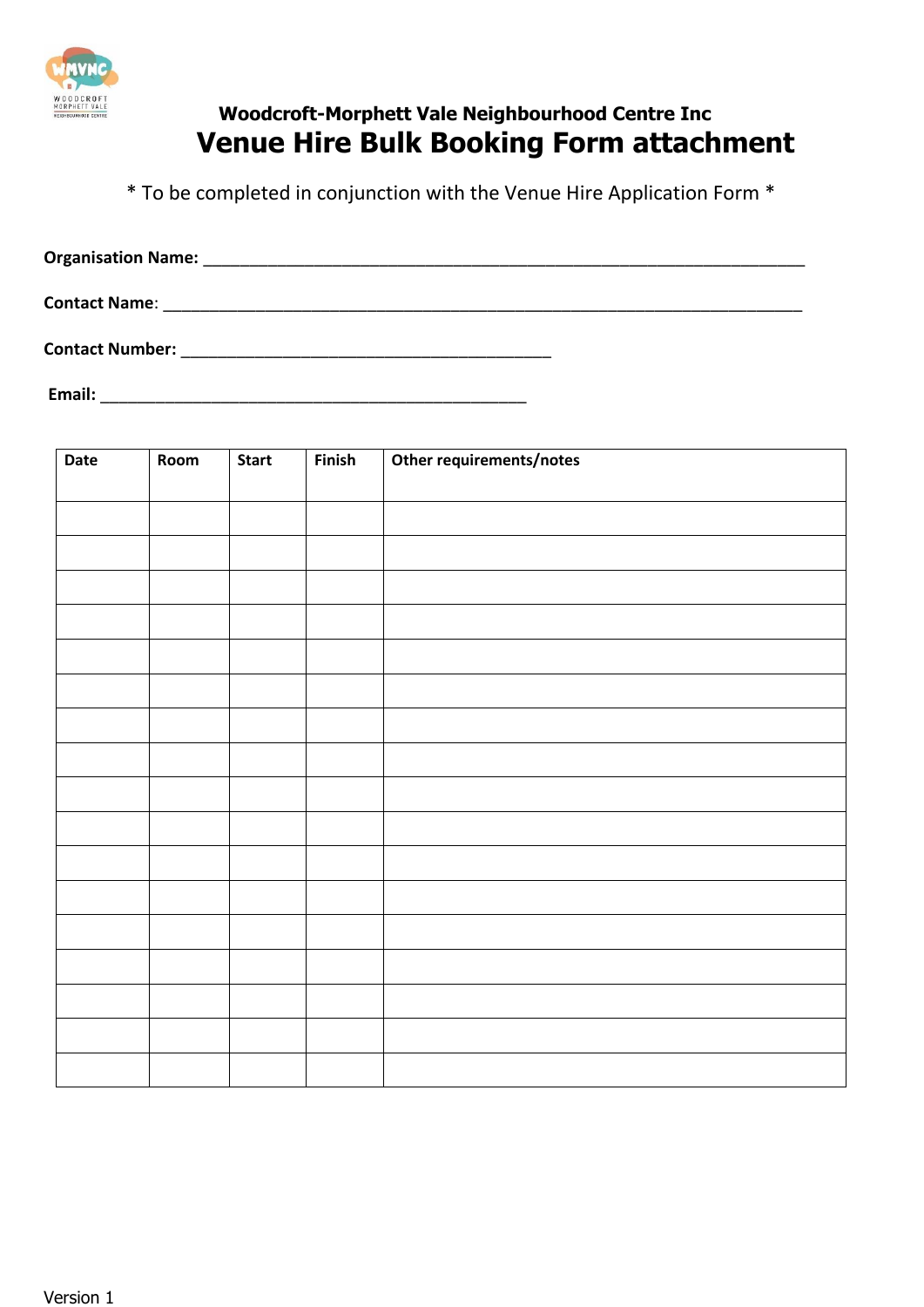# **WMVNC Hire Terms and Conditions**

These terms and conditions have been developed to ensure that the resources of the Woodcroft Morphett Vale Neighbourhood Centre are accessible to local community members, agencies and businesses, who provide services and activities for our community, and are utilised and maintained in a respectful manner for fellow community members.

*We believe in building an inclusive culture where all people are welcomed at our Centre irrespective of their age, sex, chosen gender, race, disability, sexuality, marital or domestic partnership status, pregnancy, association with child, caring responsibilities, identity of spouse or religious dress.*

#### **BOOKING TERMS**

#### **1. Contract**

All room use and hire is subject to a signed application (as found in this pack) or an online Venue Hire Application, which is a contract with the Management Committee of the Centre accepting these terms and conditions, for a maximum 6 month period only.

The Committee reserves the right to terminate the agreement for any reason, including breach of the hire terms and conditions.

In addition to the contract, if you do not have your own SA Covid Safe Plan for the Centre address; the Centres SA Covid Safe Plan must be followed adhering to the current Activity restrictions. A Covid Marshal is required for all bookings.

#### **2. Bookings**

Please contact the Venue Hire Officer on venuehire@wmvnc.org.au or phone 8384 0078, for queries regarding venue availability.

**Due to Covid restrictions, before booking, you are required to contact the Covid Safe Line 1800 253 787 or visit [https://www.covid-19.sa.gov.au/restrictions-and-responsibilities/activities-and-gatherings/current-activity](https://www.covid-19.sa.gov.au/restrictions-and-responsibilities/activities-and-gatherings/current-activity-restrictions)[restrictions](https://www.covid-19.sa.gov.au/restrictions-and-responsibilities/activities-and-gatherings/current-activity-restrictions) and check restrictions for your event type.** 

**To make a booking** an application must be completed and returned to the Venue Hire Officer. This can be done by completing the form in this pack, or alternatively going to <https://www.wmvnc.org.au/venue-hire.html> and completing the online application. Once the application is received a tentative booking will be made. To confirm a booking, Deposit of 50% of Room Bond is required at time of booking. Full payment of hire fee, bond and a copy of Public Liability insurance is required a minimum of two weeks prior to your event. If deemed applicable for your event, confirmation of security guard hire is also required at this time.

#### **3. Bond**

- 50% Bond is payable at time of booking and full Bond on **all** hires 14 days in advance of the hire.
- From 9:00am to 4:00pm weekdays (excluding public holidays) the cost is \$50 (no alcohol).
- Outside these times, or when alcohol will be provided, a risk assessment will be completed by the Venue Hire Officer and the bond amount, ranging from \$300 - \$1000, will be confirmed (along with any security guard requirements).
- For large functions see section 6.
- All Bonds paid by Cash, EFT or EFTPOS are refunded by EFT on the following Thursday, provided the bank details for the refund have been provided to staff. Bank details can be completed on page 1 of Venue Hire Application form.
- The bond covers the cost of cleaning, damage, security call outs, security cards, or overdue accounts. Any events requiring bond deductions will be photographed and/or documented for evidence and available to you.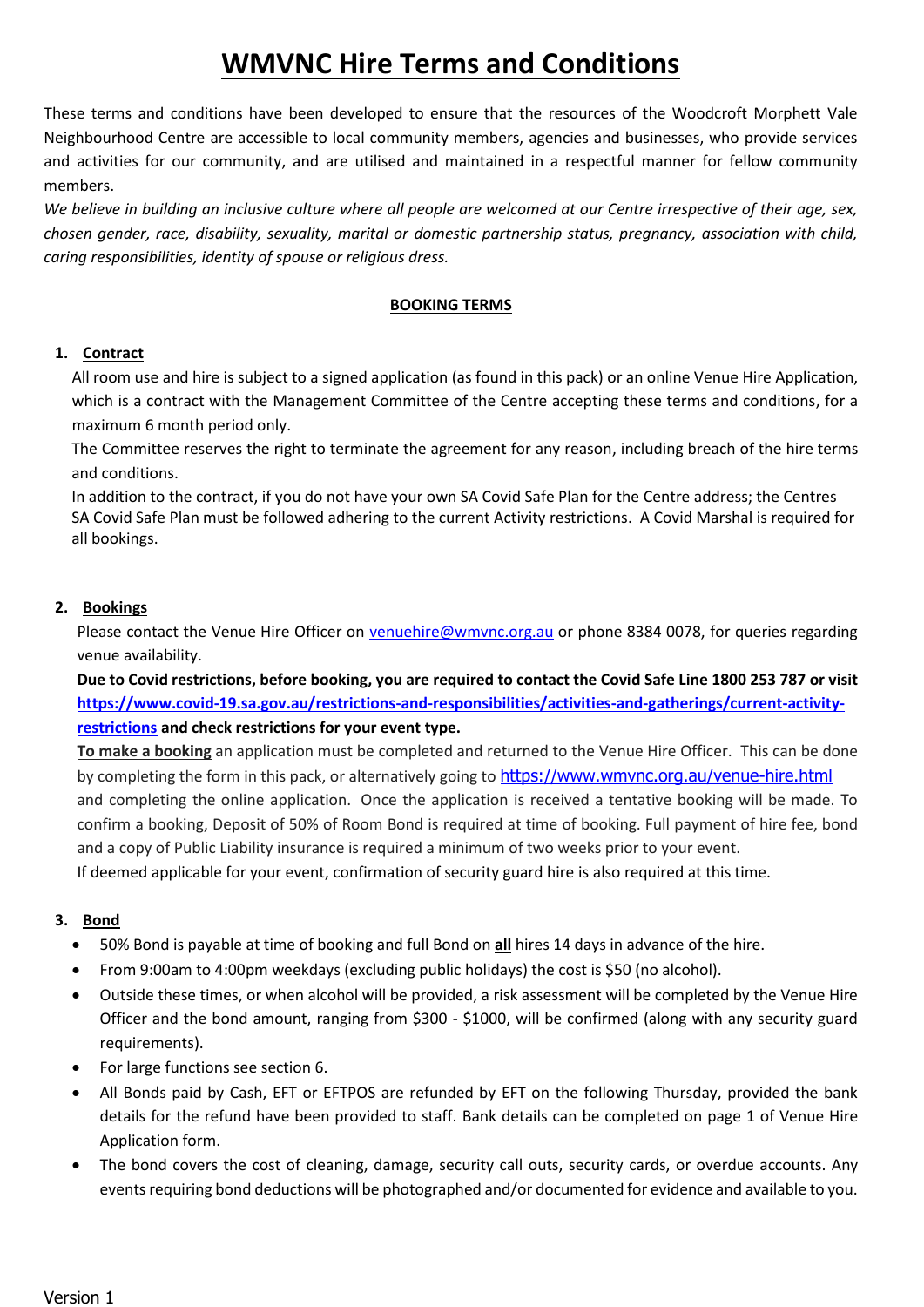#### **4. Fees & Terms of Payments**

Fees are attached in the Venue Hire Pack. Please note that Venue Hire fees are already discounted and no further discounts apply. Full hourly rates apply for part hour bookings (ie. 1.5 hours is charged at 2 hours). Day charges are for an 8 hour hire inclusive; extra time will incur extra charges.

*Casual Hire***:** All casual hire accounts are cash, EFTPOS or Electronic Funds Transfer (EFT). Deposit of 50% of Room Bond is required at time of booking. **Full payments or Bond and Room hire for bookings must be made 14 days in advance of the hire.** 

Please note, when paying bonds please supply your account details for an EFT refund by email to the Venue Hire Officer (venuehire@wmvnc.org.au) or complete the Account details on page 1 of application form.

EFT payments should be made through your financial institution to: *Bank: ANZ Payable to: Woodcroft Morphett Vale Neighbourhood Centre Reference: The Surname of the person who made the booking BSB: 015-305 Account Number: 9003 24975*

*Regular Hire:* Organisations with regular hire accounts are invoiced monthly with EFT information on the invoice. **Terms are strictly 30 days.** It is the responsibility of the hiring organisation to inform in advance when the facility is not to be used when regular bookings have been made, as per cancellation policy.

#### **5. Insurance**

All clients must make arrangements for Public Liability insurance cover in the Centre. The Management Committee requires a copy of your public liability insurance for the Centre records of \$20,000,000.

Proof of this cover can be given by forwarding a photocopied, scanned or electronic copy of Certificate of Currency, prior to confirmation of a booking. If the insurance is provided by an umbrella or parent group a formal current cover letter from that organisation is sufficient. Electronic copies should be emailed to venuehire@wmvnc.org.au

Casual hire insurance cover for non-business activities may be purchased from Council for \$15 at the Customer Service Desk in the Woodcroft Community Centre, or enquire at City of Onkaparinga Council. For details phone: 8384 0666.

#### **6. Large Functions & Security Requirements**

Large functions and celebrations will require a risk assessment and may incur the maximum bond. Security guards may be required to be hired for the duration of your function. Any other conditions and charges will be advised by the Venue Hire Officer.

If required for your event, security guards are to be arranged and paid directly with Titanium Security. The number of guards required is determined by the security company. The Venue Hire Officer will advise if this is required for your function and will provide you with a security request form to enable you to arrange this, should you wish to book the venue.

Confirmation of security guard hire is required a minimum of two weeks prior to your booking and may only be cancelled for your event with approval in writing to the security company from the Venue Hire Officer.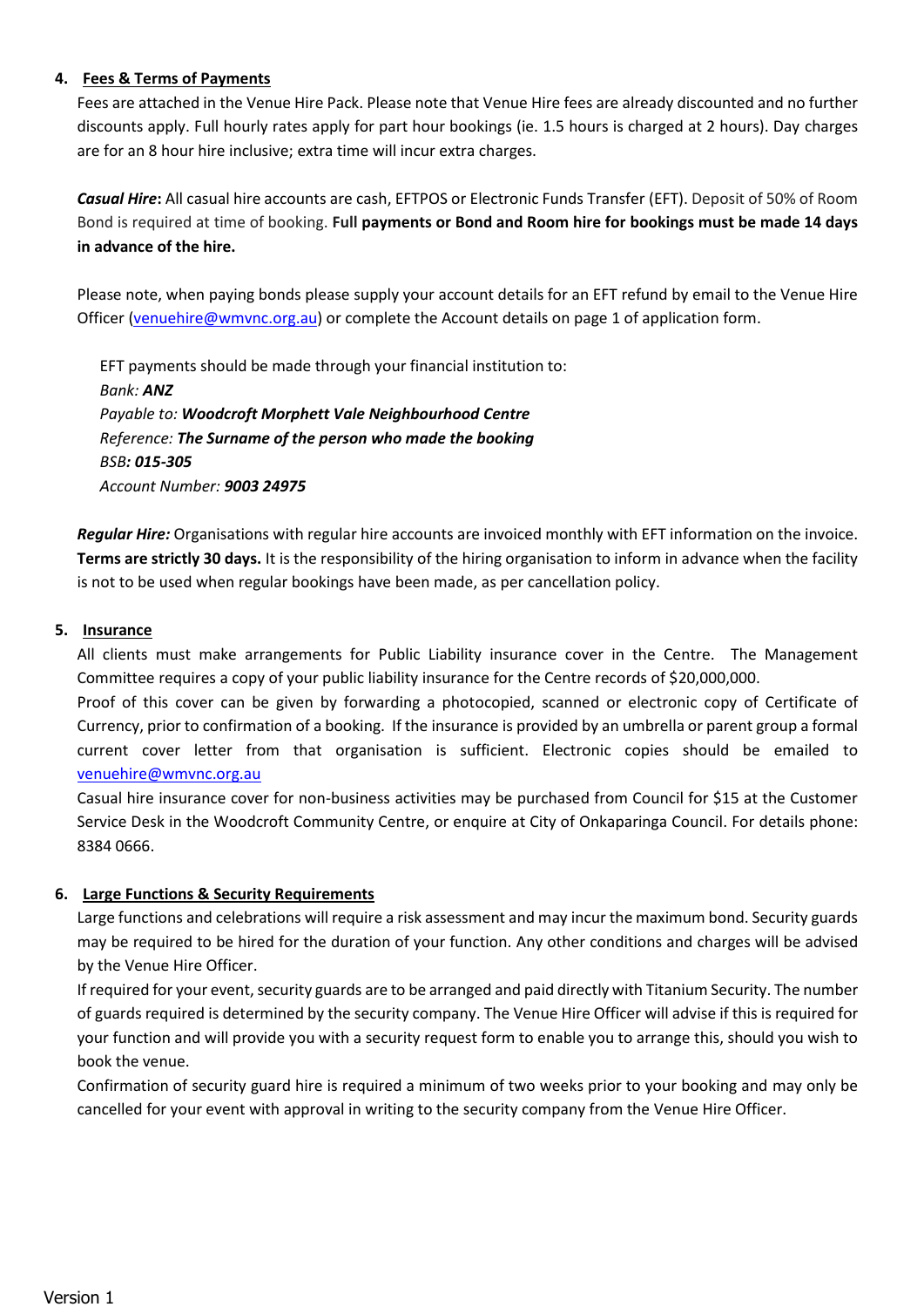#### **7. Security Cards & Induction**

When collecting the security card and codes please allow twenty minutes to have an induction which covers building security, evacuation procedure, safety systems, cleaning requirements, and equipment usage. Security cards must be collected and inductions during office hours generally on Fridays at 930am.

**An appointment is essential** and **no** security card will be issued unless the bond has been paid, insurance certificate received, and casual hirers must have paid the hire costs.

After hours hirers: The Security card with retractable clip are to be put in the black box located next to the alarm keypad at the end of hire.

#### **8. Alarm activations (Security and/or Fire)**

All hirers must be aware of requirements for removal of any Helium balloons at end of hire as they will set off motion sensors. All doors to hired rooms must be closed at end of hire and building must be vacated by Midnight no later than 1215am for late hires as automatic alarming will occur at that time.

Should an alarm be activated accidentally the Security company should be contacted without delay or they will despatch a patrol vehicle to check the premises. The call out fee of \$220 will be deducted from your Bond in these instances.

Should the fire alarm be activated by a hirer without due cause and the MFS/CFS attend, the Neighbourhood Centre reserves the right to pass this cost onto the hirer (current call out & attendance fee is \$900).

#### **9. Cleaning**

#### **Setting up, cleaning, putting away of chairs and tables, washing and putting away crockery and cutlery, sweeping and mopping floors, cleaning the kitchen facilities used, and removing rubbish is your responsibility.**

Cleaning fees will be charged as follows and deducted from the bond or added to the invoice:

- Minor cleaning (such as cleaning the trolley or sinks and washing cups and glasses):
	- o WMVNC business hours \$30.00 per half hour
	- o After-hours \$30.00 per half hour + \$30 administration fee
- Other cleaning (such as, but not limited to, sweeping, mopping, removing rubbish, cleaning tables, cleaning common areas, etc):
	- $\circ$  Commercial cleaning fees will apply (during and out of business hours) + \$30 administration fee

In the event a commercial cleaner cannot attend prior to the next booking in the affected room/s and a staff member or volunteer in attendance must carry out the cleaning, the following charges apply:

- o WMVNC business hours \$45 per half hour + \$30 administration fee
- $\circ$  After-hours current penalty rates for a minimum of 3 hours + \$30 administration fee

In the event that a room is unable to be used by the subsequent hirer due to cleaning required and/or damage, the cleaning fees, damage, and loss of income will be charged.

If upon arrival to the room that you are hiring is not clean, please notify reception, or if out of hours hire please take photos and provide them to the Venue Hire Officer venuehire@wmvnc.org.au

#### **10. Setting and Packing Up**

We allow a *complimentary 15 minutes* either side of your booking for set up and pack. Any additional time required must be factored into your booking times.

**Please note that you must vacate the building by no later than 12:15am, and no loud noise is permitted after 12 midnight.**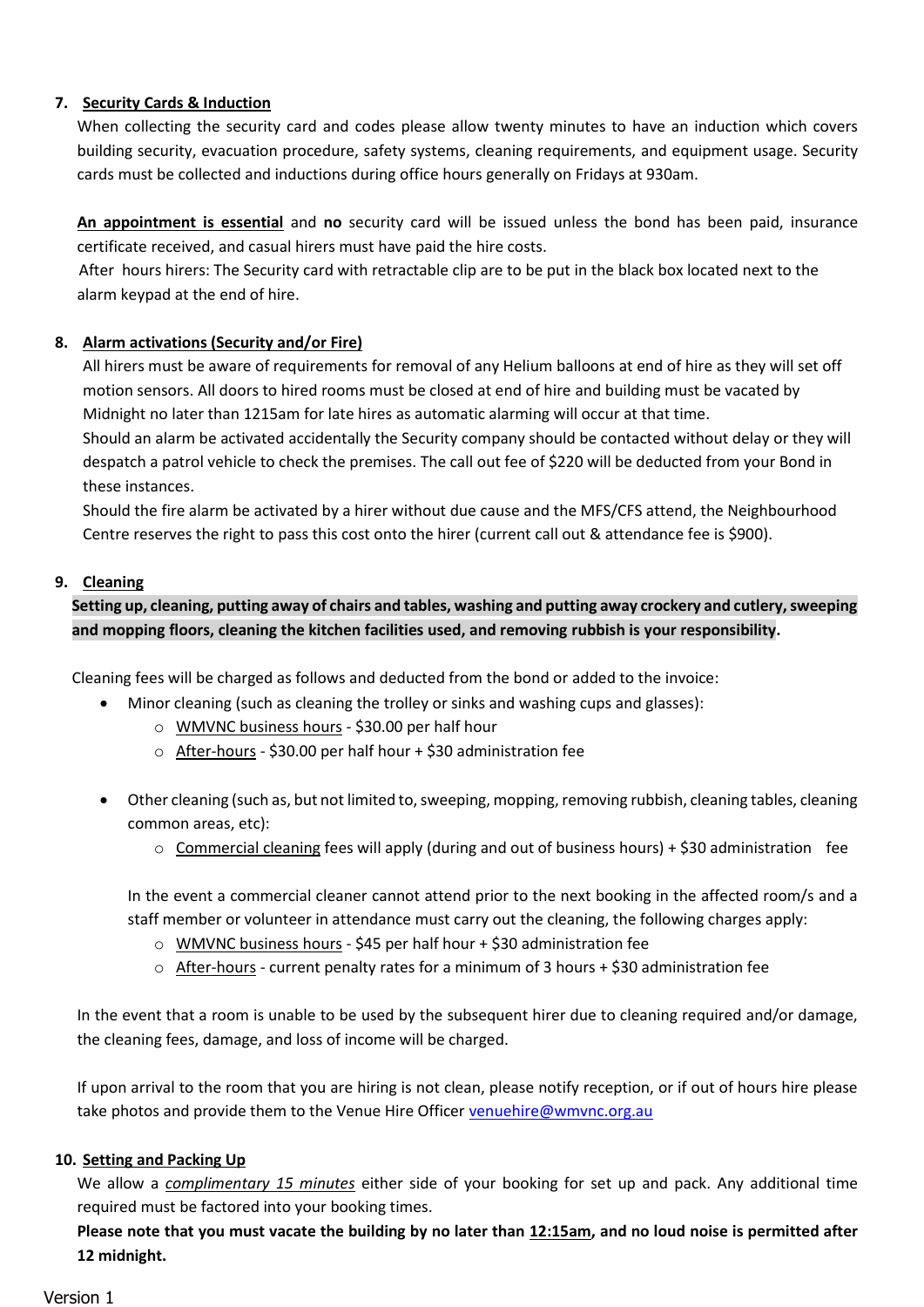#### **11. Cancellations**

All cancellations must be submitted in writing to the Venue Hire Officer (an email is sufficient).

Cancellations for the use of the Centre's rooms are required 14 days prior to the event/activity for a full refund. **A cancellation fee of 75% of the room hire fee applies to cancellations less than 14 days. Cancellations with less than 48 hrs notice incur full room hire charges.**

\* For Creche bookings, the above cancellation policy relates to the room hire only. Creche bookings with staff hired through the Centre (see section 13), must be cancelled in writing no later than 14 days in advance. Full costs for staffing will apply for any Creche cancellations made within 14 days of the booking.

#### **GENERAL TERMS**

#### **12. Alcohol**

If alcohol is to be consumed on the premises a risk assessment will be conducted. Security guards may be required to be hired, and a higher bond may apply (see section 4).

Alcohol cannot be sold without a current liquor license to do so on the premises.

*\* It is illegal for people under 18 years to consume alcohol on the premises.*

#### **13. Children's activities and functions**

All organisations providing services to children under 18 years are required to have appropriate child safe policies in place, conduct related employment screening, and lodge a Child Safe Environments Compliance Declaration **prior** to making a booking [https://dhs.sa.gov.au/services/community-and-family-services/child-safe](https://dhs.sa.gov.au/services/community-and-family-services/child-safe-environments/lodging-your-child-safe-environments-compliance-statement)[environments/lodging-your-child-safe-environments-compliance-statement](https://dhs.sa.gov.au/services/community-and-family-services/child-safe-environments/lodging-your-child-safe-environments-compliance-statement)

#### **14. Crèche**

The Crèche can be hired independently without staff. By request, the Venue Hire Officer may arrange a qualified child care worker employed by the Centre for Creche bookings, and is pending availability. The fees are as per current wage agreements and charged in addition to room hire costs. The hirer will be responsible for providing volunteer/s to fulfil best practice child/carer ratios.

Please refer to section 10 for crèche cancellation policy.

#### **15. Electrical Equipment**

Any electrical equipment brought into the Centre must be in sound working order and tested and tagged so that it complies with Australian Government Safety Standards AS3760. Please contact the Venue Hire Officer for further information.

#### **16. Emergency Evacuation and Work Health and Safety Responsibilities.**

Each client is responsible to ensure their group is aware of the fire and emergency procedures on the wall of each hire room and follows safe work procedures when moving equipment or cleaning. Orientation to evacuation procedures is provided at the induction, prior to the first hire date.

Hirer's are not permitted to prop open exterior doors to the building. This poses a serious security risk to users of the Centre and the property. Security patrols of the premises are made regularly, and hirers' found to be leaving doors unsecured by security staff, risk a call-out fee and/or any ongoing bookings being cancelled.

#### **17. First Aid**

Please provide your own first aid kit outside office hours of 9:00am – 4:00pm week days. Inside these hours, first aid is available from the Neighbourhood Centre Reception. Any incident should be recorded on the yellow incident report form available in each room and given to Neighbourhood Centre staff immediately or advise within 12 hours.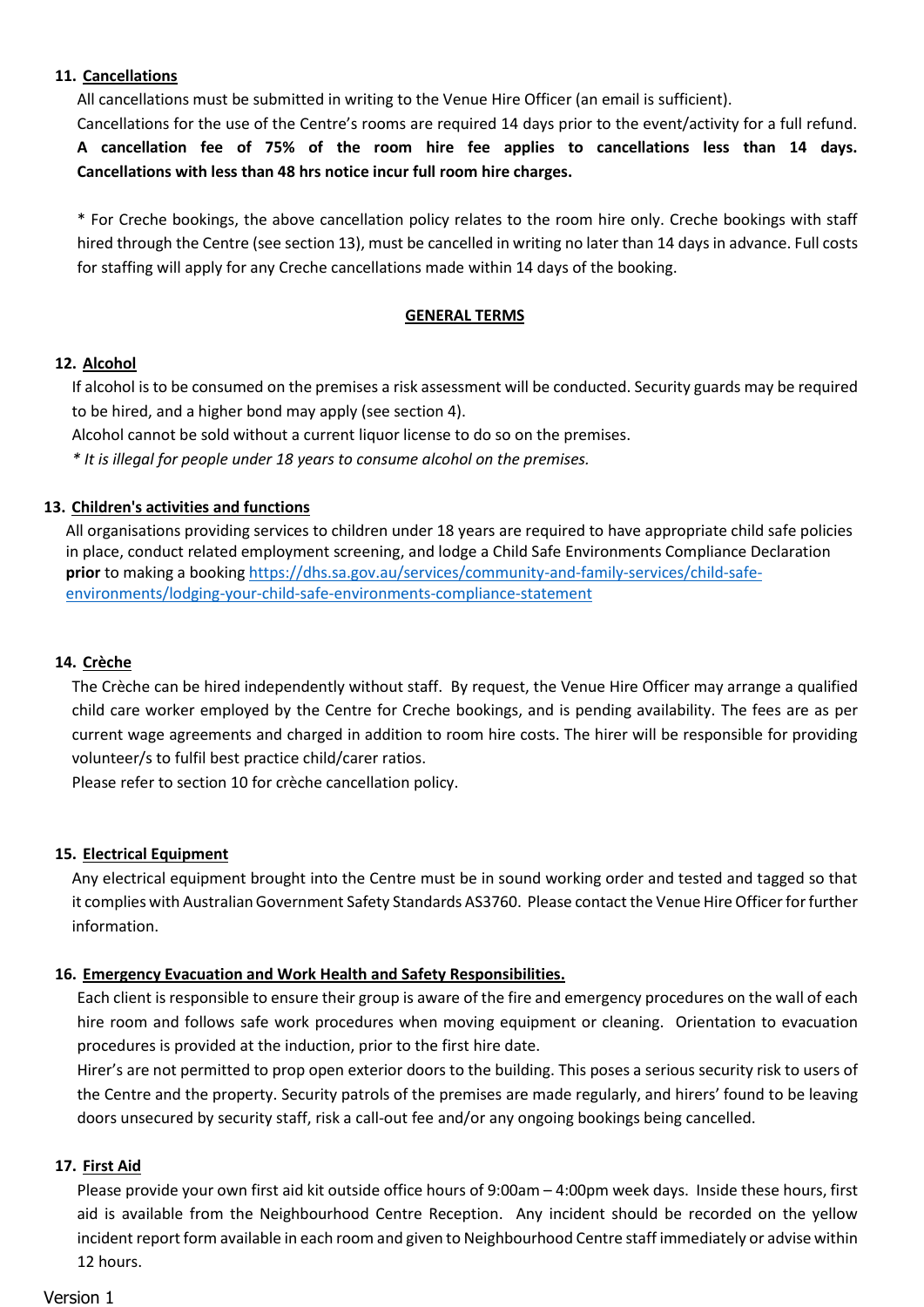#### **18. Kitchen Facilities**

The fully equipped kitchen may be booked independently or in conjunction with other spaces.

#### **19. Long Term Bookings**

Long term bookings are made for a **maximum of 6 months and only for the current calendar year**. Please note that the rooms you have booked may not be available indefinitely. All bookings and price schedules are reviewed at the end of the contract.

#### **20. Medical Incidents**

In the event of a medical incident, Centre Staff and volunteers will follow First Aid principals, which may include the calling of SA Ambulance. Any associated costs will be the responsibility of the patient.

#### **21. Privacy**

A full copy of the Woodcroft Morphett Vale Neighbourhood Centre's Privacy Policy (Confidentiality and Privacy Operating Procedure) is available on the Centre's website via [http://www.wmvnc.org.au](http://www.wmvnc.org.au/), or by request at the Centre.

*Excerpt* 

The Centre will:

- only collect information that is necessary for the performance and primary function of the Centre.
- notify people about why we collect the information and how it is administered.
- notify people that this information is accessible to them.

Room hire Booking calendar is available for public view by the public online. Venue Hire application form has a tick box for your booking to be listed as Private Hire or listed with hirers Organisation Name.

#### **22. Room Facilities**

Each meeting room has tables, chairs, Wi-Fi, data projector, screen and audio. Rooms 1 and 2 are provided with a mobile whiteboard, trolleys with an urn, coffee and tea easily transportable to large kitchen if booked. Rooms 3, 6 and creche also include tea and coffee along with a small fridge and sink. All hirers are to supply their own milk and tea towels. Rooms 3,4,5 and 6 have fixed whiteboards. **The foyer and street areas of the building are not included in room hire and may not be used for any activity at any time.** The exception is for a major public event where alcohol is not available, staff are present, and negotiated by the Venue Hire Officer with Library staff.

#### **23.** *(Waste Avoidance) Act 2020***.**

The event host acknowledges and agrees to an event free from Balloons, Plastic Straws, Plastic Cutlery, Plastic Beverage Stirrers and Polystyrene Cups, Bowls and Plates including to comply with the *Single-Use and Other Plastic Products (Waste Avoidance) Act 2020*. By avoiding waste and shifting to reusable, recyclable and/or compostable alternatives we are ensuring the best environmental outcome and taking a positive step to avoiding waste, pollution, litter and harm to marine life and the environment. For more information please visit [www.replacethewaste.sa.gov.au.](http://www.replacethewaste.sa.gov.au/)

#### *Please note that this building is the premier green building in the City of Onkaparinga and as such we would appreciate you using recyclable materials and our crockery as much as possible to reduce non-recyclable waste.*

#### **24. Room Hire Statistics and Feedback**

Please complete a room use form and a feedback form, these can be returned to reception with the security card. Staff can provide you with a form when you return the security card if this is more convenient. This feedback form is also available online at the Venue Hire section of the web page.

[www.wmvnc.org.au/venue-hire](http://www.wmvnc.org.au/venue-hire)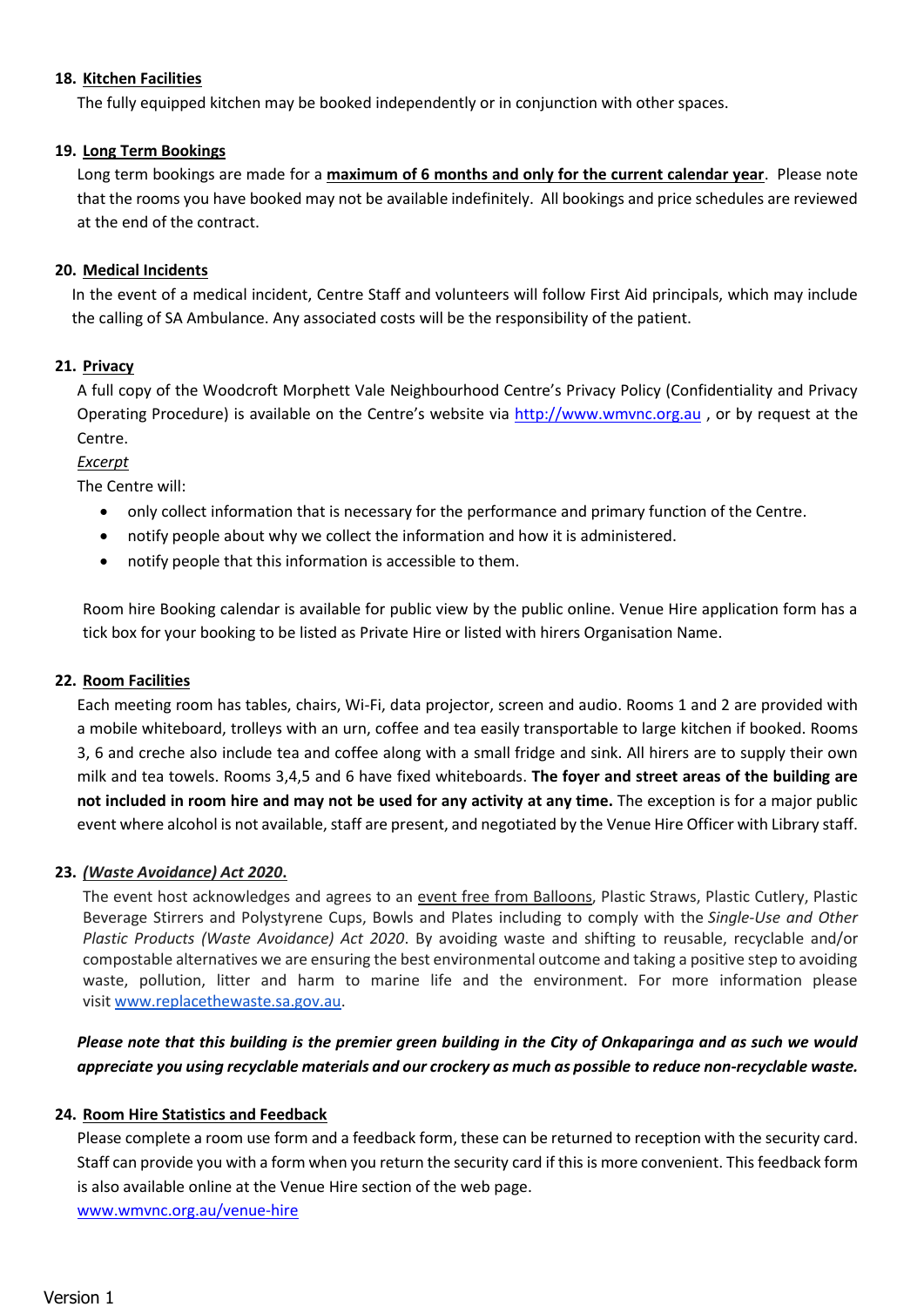#### **25. Smoking and Smoke Machines**

The Woodcroft Community Centre is a non-smoking venue. No smoking is permitted on the property. Smoke machines are not permitted in the building as they will set off the Centre's fire alarms.

#### **26. Storage**

No storage space is available for your equipment in the Centre.

#### **27. Telephone**

There is no public phone available in the building.

#### **28. Waiver**

It is the client's responsibility to inform their participants or guests about emergency procedures, any safety issues and acceptable use of the facilities.

#### **29. Authorised Assistance Dogs**

Only Authorised Assistance dogs are able to come into the Centre.

[Dog and Cat Management Act 1995 \(](http://www.legislation.sa.gov.au/LZ/C/A/DOG%20AND%20CAT%20MANAGEMENT%20ACT%201995.aspx)SA) s 81]. It is an offence to claim that a dog is an assistance dog unless it is accredited under the Act or covered by the [Disability Discrimination Act 1992](https://www.legislation.gov.au/Series/C2004A04426) 

#### **30. Covid Safe Plan & Covid Safe Marshal**

Due to our current climate with Covid 19, you will be required to follow your current copy of the SA Covid Safe Plan for the centre address or the Centres SA Covid Safe Plan that reflects our business address. You are required to have a Covid Marshal present during your hire. Covid Marshal Certificate can be completed here: <https://www.covid-19.sa.gov.au/business-and-work/covid-marshals> For all queries regarding Covid, please contact the Covid Information line directly on 1800 253 787. They will be able to assist in your requirements when hiring at an **Indoor Public Meeting Space**.

All visitors on arrival to the centre are required to check in by scanning the QR code or a paper recording check in individual form available at reception and in each room.

The South Australian Government has introduced COVID Safe Check – In, to enhance contact tracing and keep our community COVID safe.

You can download the my SA GOV app using your smart phone. In the my SA GOV app, select the COVID Safe Check In tile when you arrive at the venue, and follow your prompts to scan the QR code and check in.

If you do not have a compatible smart phone, a paper record will be available for you to record your details. Individual forms can be placed in privacy box located in each hire room.

**\*\*Please ensure you understand the Current Activity Level restrictions and Covid Marshal requirements before lodging a venue hire request\*\***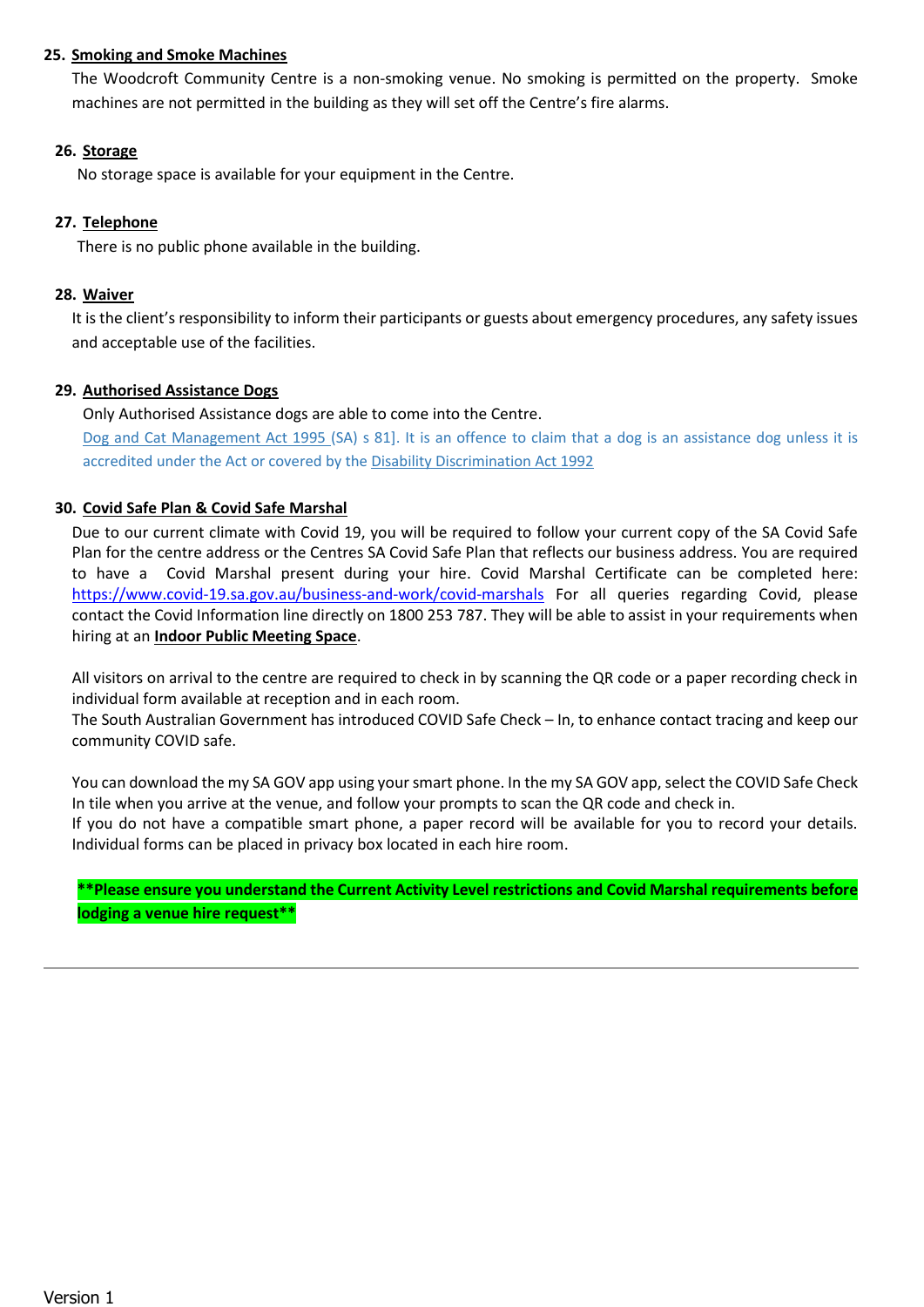# **Code of Conduct**

The Centre's Code of Conduct sets the minimum requirements of behaviour for Management Committee members, staff, volunteers, contractors, facilitators/tutors, external organisations and Centre users. To obtain a copy of the full operating procedure, please enquire at Reception.

#### **Everyone - General Conduct**

- You must treat others with dignity, respect, sensitivity and fairness.
- You must act lawfully, honestly and exercise a reasonable degree of care and diligence
- You must conduct yourself in a manner that most people would find reasonable
- You must avoid behaviour that could constitute an unlawful act or an act of disorder.

You have the right to question any decision or instruction which you think may be unethical or unlawful. If you are uncertain about an action or decision, you should seek further advice.

#### **Everyone – Alcohol and Drugs**

You must not:

- possess, sell, distribute or consume prohibited drugs while at the Centre or involved in Centre activities
- be affected by alcohol or prohibited drugs.

#### **Everyone - Conflict of Interest**

A conflict of interests exists when you could be influenced, or a reasonable person would perceive that you could be influenced, by a personal interest in your dealings with the Centre or people involved with the Centre.

#### **Everyone - Access to information and resources**

You must protect confidential information

#### **Everyone - Use of Centre resources**

You must use the Centre's resources ethically, effectively, efficiently and carefully and must not use resources for private purposes without permission of the Management Committee or their delegate.

#### **Everyone – Reporting suspected breaches**

You should report suspected breaches of this Code of Conduct to the Management Committee who will act in accordance with the approved Procedures.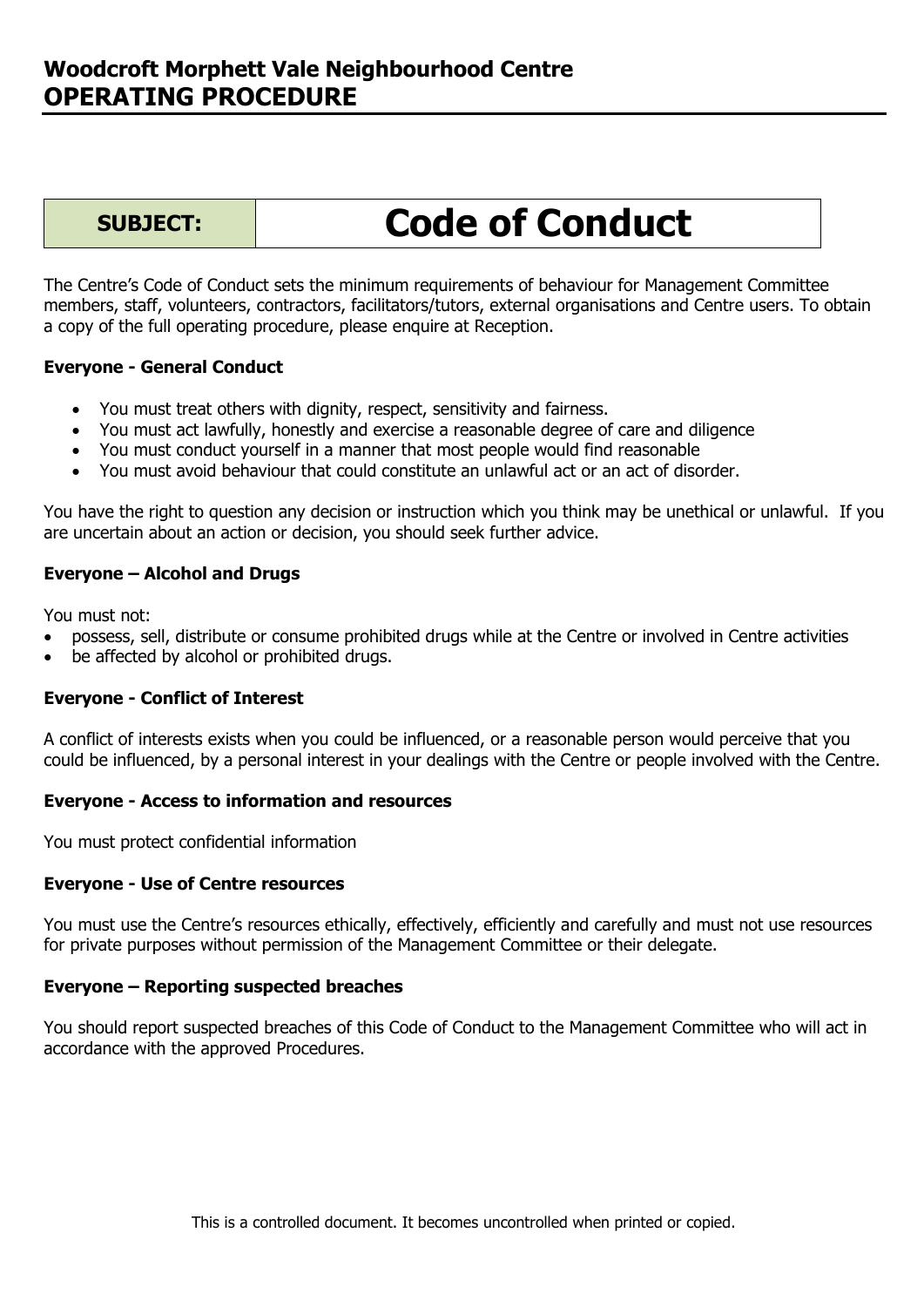#### **WMVNC Venue Hire Fee Schedule - effective January 2022**

| <b>Security Bond,</b><br>all clients<br><b>Public liability</b>         | 9 am to 4 pm when the Centre<br>is open -<br>\$50.00 Bond<br>Businesses/Organisations - Copy of Certificate of Currency                                      | After 4pm and when the Centre is closed a risk assessment will be<br>undertaken to determine the bond amount (\$300 - \$1000) and<br>security requirement.<br>A liquor license and security guards may be required for events providing<br>alcohol. |                                              |                                                                                                            |  |  |  |
|-------------------------------------------------------------------------|--------------------------------------------------------------------------------------------------------------------------------------------------------------|-----------------------------------------------------------------------------------------------------------------------------------------------------------------------------------------------------------------------------------------------------|----------------------------------------------|------------------------------------------------------------------------------------------------------------|--|--|--|
| insurance, all<br>clients                                               | Private functions/some community groups - \$15.00 Risk Management Fee from Council, to access<br>the Council's Public Liability Policy, depends on activity. |                                                                                                                                                                                                                                                     |                                              |                                                                                                            |  |  |  |
| <b>Hire Prices</b><br>(Full hourly rate applies for part hour bookings) |                                                                                                                                                              | <b>Client type</b>                                                                                                                                                                                                                                  |                                              | <b>Notes</b>                                                                                               |  |  |  |
| Venue                                                                   | Approx size/floor<br>type/capacity<br>Table size - 180cm x 75 cm                                                                                             | Community,<br>support, health and<br>wellbeing agencies<br>and Regular groups                                                                                                                                                                       | <b>One off Hirer</b><br><b>Social Events</b> | Data projectors (hirer<br>to provide<br>VGA/audio cables),<br>WiFi access available                        |  |  |  |
| Room 1<br>$(10$ tables, 25<br>chairs)                                   | 8.5 x 11 x 2.6, Tiles,<br>50 max                                                                                                                             | \$24 per hour<br>\$168 per 8 hr day                                                                                                                                                                                                                 | \$30 per hour<br>\$210 per 8 hr day          | Shared kitchen<br>access/drinks trolley                                                                    |  |  |  |
| Room 2<br>(10 tables, 25<br>chairs)                                     | 8.5 x 11 x 2.6, Tiles,<br>50 max                                                                                                                             | \$24 per hour<br>\$168 per 8 hr day                                                                                                                                                                                                                 | \$30 per hour<br>\$210 per 8 hr day          | Shared kitchen<br>access/drinks trolley                                                                    |  |  |  |
| Room 1 and 2<br>(20 tables, 50<br>chairs)                               | 17 x 11 x 2.6, Tiles, 100 max                                                                                                                                | \$42 per hour<br>\$294 per 8 hr day                                                                                                                                                                                                                 | \$50 per hour<br>\$350 per 8 hr day          | Kitchen<br>included/drinks<br>trolley                                                                      |  |  |  |
| Room 3<br>(9 tables, 30 chairs)                                         | 10 x 6 x 2.8, Marmoleum, 30 max                                                                                                                              | \$20 per hour<br>\$140 per 8 hr day                                                                                                                                                                                                                 | \$25 per hour<br>\$175 per 8 hr day          | Drinks kitchen, mini<br>fridge                                                                             |  |  |  |
| Room 4<br>(2 tables, 19 chairs)                                         | 9 x 10 x 2.8, Marmoleum, 20 max<br><b>FITNESS</b>                                                                                                            | \$18 per hour<br><b>FITNESS</b><br>\$20 per hour                                                                                                                                                                                                    | \$25 per hour<br>\$175 per 8 hr day          | <b>Fitness Room</b>                                                                                        |  |  |  |
| Room 5<br>10 tables, 22 chairs)                                         | 12 x 6 x 2.8, Marmoleum, 30 max                                                                                                                              | \$18 per hour<br>\$126 per 8 hr day                                                                                                                                                                                                                 | \$22 per hour<br>\$154 per 8 hr day          | No drinks trolley or<br>sink                                                                               |  |  |  |
| Room 6<br>(16 short trestle<br>tables. 27 chairs)                       | 12 x 6 x 2.8, Marmoleum, 30 max                                                                                                                              | \$20 per hour<br>\$140 per 8 hr day                                                                                                                                                                                                                 | \$25 per hour<br>\$175 per 8 hr day          | Drinks kitchen,<br>microwave, mini<br>fridge                                                               |  |  |  |
| Main Kitchen                                                            | When hired separately for<br>cooking activities                                                                                                              | \$40 per hour<br>\$280 per 8 hr day                                                                                                                                                                                                                 | \$45 per hour<br>\$315 per 8 hr day          | Two cooktops, ovens<br>and microwaves,<br>dishwasher                                                       |  |  |  |
| <b>Small Office</b>                                                     | 3 x 2 x 2.6, Marmoleum, 4 max                                                                                                                                | \$14 per hour<br>\$98 per 8 hr day                                                                                                                                                                                                                  | \$14 per hour<br>\$98 per 8 hr day           | Desk                                                                                                       |  |  |  |
| Office 4                                                                | $4.4 \times 3 \times 2.5$<br>Carpet, 6 max                                                                                                                   | \$16 per hour<br>\$112 per 8 hr day                                                                                                                                                                                                                 | \$17 per hour<br>\$119 per 8 hr day          | Desk and small table                                                                                       |  |  |  |
| Computer<br><b>Training Room</b>                                        | Marmoleum, 6 max                                                                                                                                             | \$26 per hour<br>\$182 per 8 hr day                                                                                                                                                                                                                 | \$26 per hour<br>\$182 per 8 hr day          | 6 desktop computers                                                                                        |  |  |  |
| Crèche<br>(unstaffed)                                                   | 14 max                                                                                                                                                       | \$25 per hour<br>\$175 per 8 hr day                                                                                                                                                                                                                 | \$30 per hour<br>\$210 per 8 hr day          | Fenced, outdoor play<br>area, childrens'<br>chairs and tables.<br>Limited toys. Baby<br>change facilities. |  |  |  |